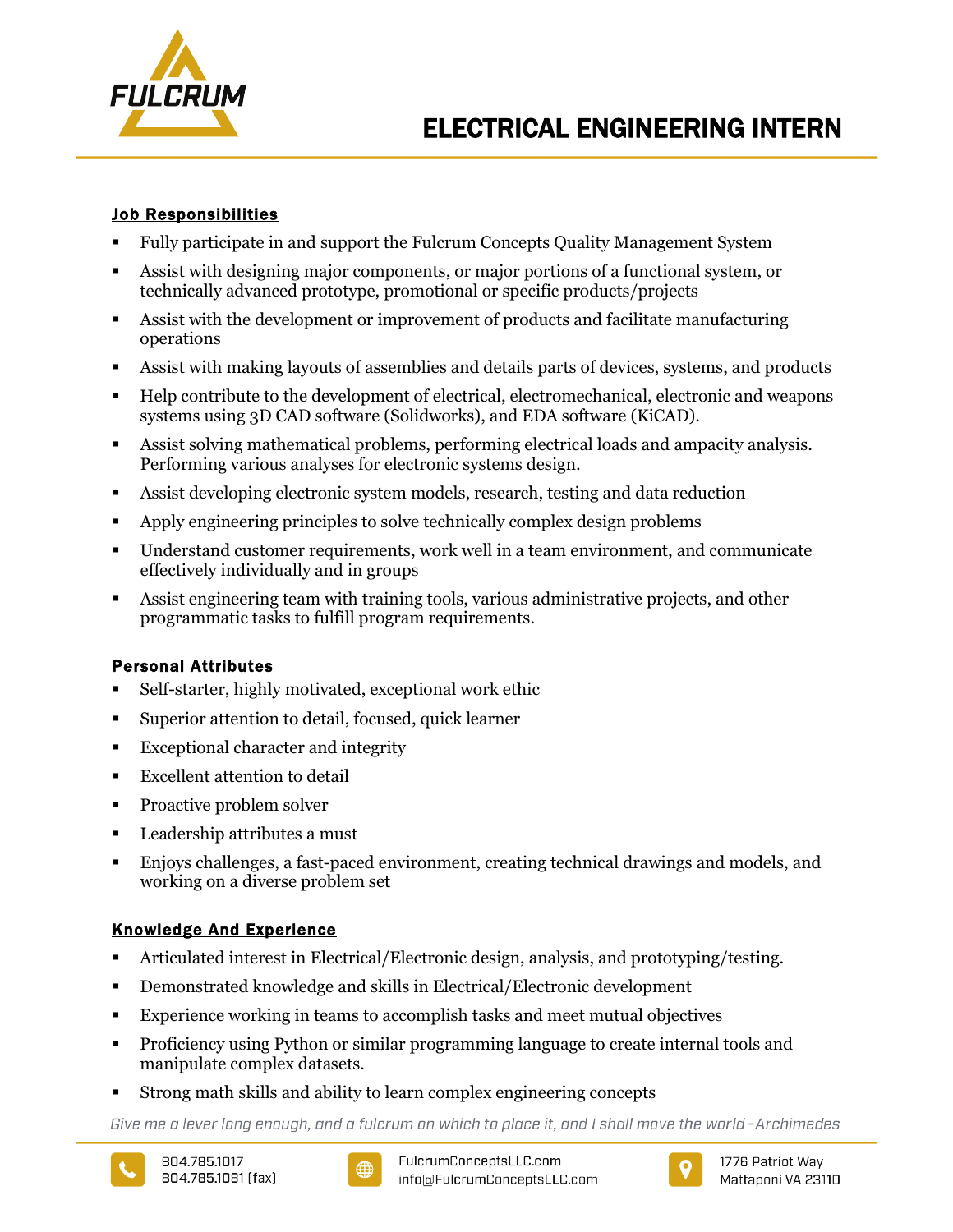## Additional skills that are not required but beneficial include:

- Prior military experience or involvement in DoD projects and applications
- Active DoD Security Clearance
- General knowledge of aerospace fabrication practices, tolerances, and design standards as it pertains to electrical system design, analysis, and assembly
- Knowledge of aerospace drafting standards as is it pertains to electrical system design.
- General knowledge of FPGA design and testing.
- General knowledge of software development practices and architecture design.
- Ability to clearly articulate technical ideas and concepts using verbal and written communication skills

## Security Clearance Requirement

 Subject to a security investigation and may need to meet eligibility requirements for access to classified information and a SECRET, TS, or TS/SCI clearance may be required as well.

## Education

- Pursuing a bachelor's degree in Electrical Engineering or closely related field
- 3.5 or higher cumulative GPA, rising senior at time of employment

## Benefits include:

- 401(k) Safe Harbor Savings Plan
- Medical, Dental, and Vision Insurance Plans
- Short and Long Term and Disability
- Vacation and Sick Leave Packages
- 12 Paid Holidays each year
- 9/80 Work Schedule

*The assigned personnel are responsible for the listed duties and responsibilities plus any other direction and responsibilities assigned by the Managing Members.*

Fulcrum Concepts, LLC is a service disabled, veteran-owned, small business that provides innovative services and products to solve requirements for its customers. Fulcrum Concepts, LLC specializes in solutions for tactical aviation organizations and is structured to provide comprehensive solutions that begin with an initial requirement and end with fielded products. At Fulcrum Concepts, the unique combination of operational experience and a robust aerospace engineering capability enable the company to provide elegant, lightweight, enduring solutions for its customers.